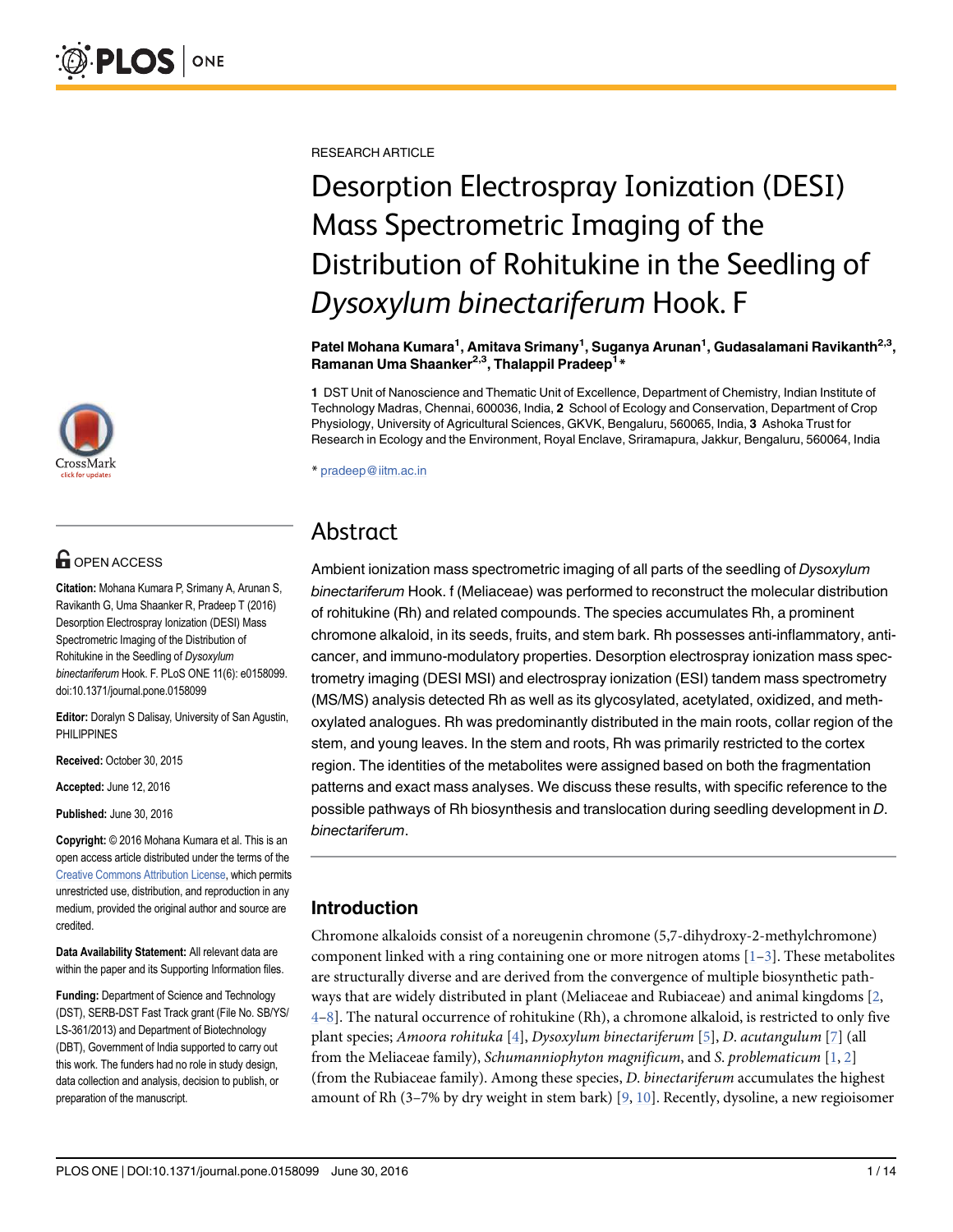

Competing Interests: The authors have declared that no competing interests exist.

of Rh was reported from the stem bark of D. binectariferum [11]. Besides the plant sources, endophytic fungi associated with A. rohituka and D. binectariferum have also been shown to produce Rh in culture, independent of the host tissue  $[12-14]$ . The biosynthetic pathway of chromone alkaloids in general, and Rh in particular, have not been elucidated [15], though the occurrence of free noreugenin in the plant suggests that it might be formed prior to the conjugation with the nitrogen-containing moiety. The presence of trigonelline in chromone alkaloid producing plants suggest that it could be a possible precursor for pyridine-related alkaloids [1, 2]. Recent studies have reported a pentaketide chromone synthase (PCS) that catalyzes the formation of the noreugenin compound, 5,7-dihydroxy-2-methylchromone, from five malonyl-CoA precursor units  $[16-19]$ . Studies have also reported that ornithine is an initial precursor molecule for the biosynthesis of piperidine, nicotine, and tropane alkaloids [20]. The nitrogenous group derived from ornithine could be the origin of the nitrogen atom in chromone alkaloid biosynthesis.

Pharmacologically, Rh has been reported to have anti-inflammatory, anti-fertility, antiimplantation, anti-cancer, and anti-adipogenic activities besides having immuno-modulatory properties [2, 4–8, 11, 21]. Two derivatives, namely, flavopiridol (also known as HMR 1275 or alvocidib) and P-276-00 have been shown to competitively bind to the ATP binding pocket of cyclin-dependent kinases (CDKs) and inhibiting their activity. Flavopiridol arrests the cell cycle at both G1 and G2 phases and has been shown to be effective against breast and lung cancers and chronic lymphocytic leukemia [22, 23]. The compound has been approved as an orphan drug for treatment of chronic lymphocytic leukaemia [8]. Flavopiridol has also been shown to block human immuno-deficiency virus Tat trans-activation and viral replication through inhibition of positive transcription elongation factor b (P-TEFb) [24, 25]. The derivative P-276-00 is in phase II clinical studies for advanced refractory neoplasms and multiple myeloma [8].

In a recent study, we have examined the spatial and temporal distribution pattern of Rh and related compounds in different parts of the seeds of D. binectariferum [26]. Rh (m/z 306.2) accumulation increased from early seed development to seed maturity and was largely found in the embryo and cotyledon. Besides Rh, we also reported the presence of Rh acetate (m/z 348.2), and glycosylated Rh  $(m/z 468.2)$  in the seeds.

In this study, we examine the spatial distribution of Rh and related compounds in seedlings of D. binectariferum using desorption electrospray ionization mass spectrometry imaging (DESI MSI). In DESI MS, molecular masses are analyzed by transporting desorbed ions generated by spraying electrically charged solvent droplets at the sample of interest into the mass spectrometer  $[27]$ . This is an ambient ionization technique and consequently many of the limitations of conventional mass spectral analysis do not apply here. In recent years, the technique has been used widely to spatially map the occurrence of a number of plant secondary metabolites and infer the underlying mechanisms leading to spatial patterns as well as their adaptive significance [28–33]. MALDI MS has been used to identify metabolites in glandular trichomes from a wild tomato (*Solanum habrochaites*) leaf at a spatial resolution of around 50  $\mu$ m [34]. More recently, mass spectrometric imaging have been used in conjunction with tissue specific transcriptomic analysis to deduce the biosynthetic pathway; for example, in Flax (Linum usitatissimum) [35], Arabidopsis [36], and Podophyllum species [37, 38]. The increasing use of MS imaging for spatial pattern analysis owes itself to its relative ease of use and its unique advantage, especially when detecting relatively labile compounds that may lose their structural and chemical characteristics upon extraction.

In the present study, using DESI MSI we have mapped the spatial distribution of Rh and other related compounds in the seedlings of D. binectariferum. The identities of most of the metabolites, including Rh were assigned based on both the fragmentation patterns and exact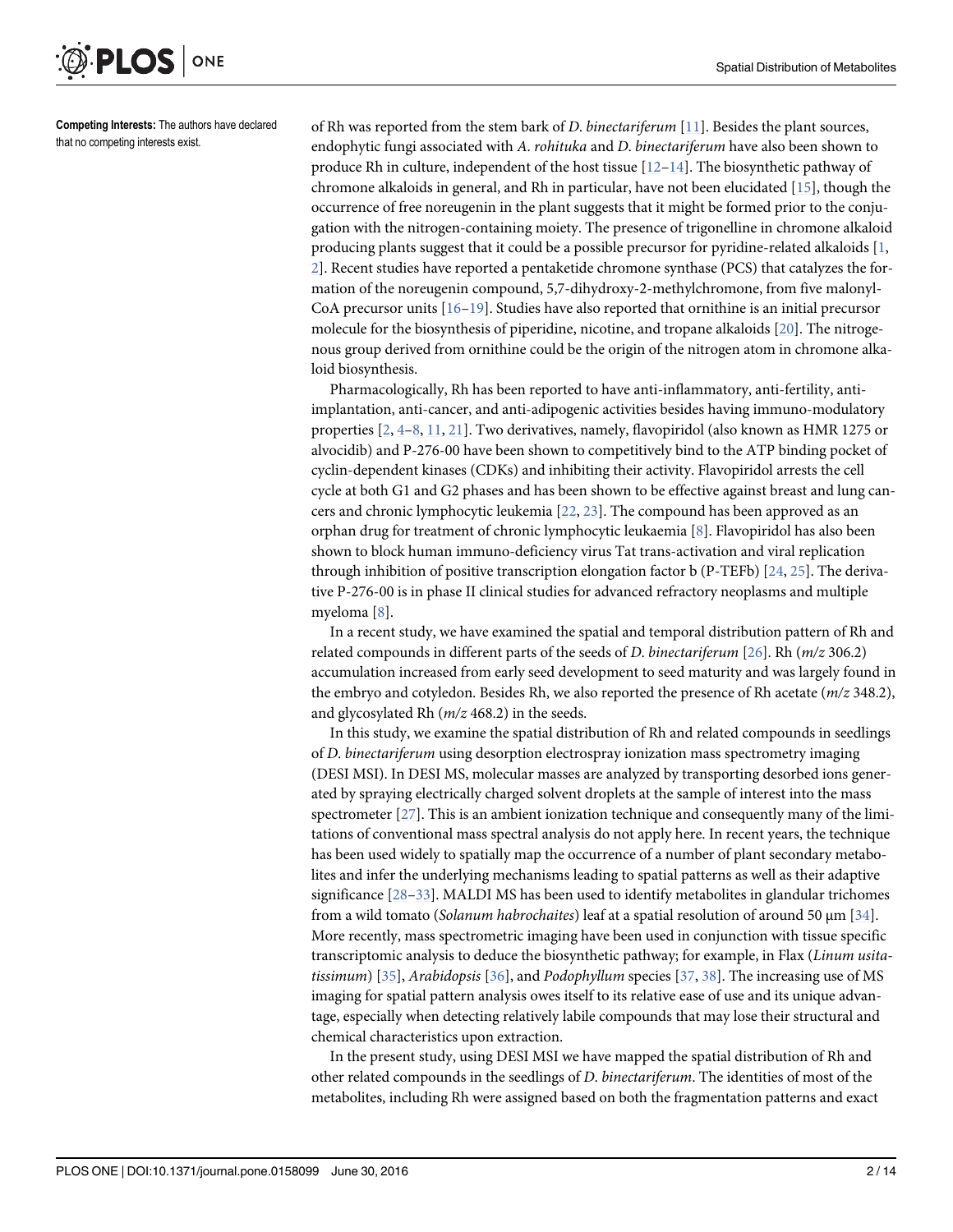mass analyses. We discuss these results, with specific reference to the possible pathways of Rh biosynthesis and translocation.

#### Materials and Methods

#### Ethics statement

The fieldwork and collection of seed sample of D. binectariferum was carried out in the central Western Ghats regions of Karnataka (Jog,  $14^0$  13' 65" N, 7 $4^0$  48' 35" E) with kind permission from the Karnataka Forest Department, Bengaluru. Seed sampling was carried out under the supervision of forest officers and used solely for scientific research. The sampling was noninvasive with no impact on the natural growth or regeneration of D. binectariferum populations in the wild.

#### Plant material

D. binectariferum (diploid chromosome number  $2n = 80$ ) is a medium to large sized tree distributed in the tropical and subtropical regions of Eastern Himalayas, Khasi Hills, Western Ghats of Peninsular India, and Sri Lanka. In the Western Ghats, D. binectariferum is distributed from Coorg to the Anamalais and Tinnevelly in the moist forest [39]. The plant is pollinated by insects [40] while the seeds are dispersed by birds (hornbills and imperial pigeons). Seedling recruitment in the natural habitats is limited because of heavy predation of fruits by rodents [41].

D. binectariferum seeds were collected from Jog (14 $^0$  13' 65" N, 74 $^0$  48' 35" E) located in the central Western Ghats, India. From these seeds, seedlings were raised in polybags in the Forest Nursery at the University of Agricultural Sciences, GKVK, Bengaluru and later transported to the Indian Institute of Technology Madras campus at Chennai. Seedlings were maintained under shade and were well watered. Root, shoot, leaves, and cotyledons of 10 month old seedlings were used for the imaging studies.

#### Extraction of Rh and HPLC analysis

10 months old seedlings (n = 3), about 25 cm in length ( $Fig 1A$ ), were collected from the nursery and oven dried for 4 days at 70°C. Rh was extracted from different parts of the seedlings (root, stem, and leaves) following earlier report  $[9]$ . Rh content  $(w/w)$  in the extracted samples were analyzed using reverse-phase HPLC (Shimadzu, LC20AT, Japan), RP-18 column (4.6 X 250 mm, 5  $\mu$ m) with UV absorbance at 254 nm [9, 26]. The solvent system comprised of acetonitrile and 0.1% TFA as mobile phase. A gradient starting from 0%:100% to 100%:0% of acetonitrile:0.1% TFA with a flow rate of 1000 μL/min was used. Sharp peak with highest peak intensity was obtained at a mobile phase composition of 30% acetonitrile and 70% TFA (0.1%). All samples were then analyzed in an isocratic mode using 30% acetonitrile:70% TFA (0.1%) as mobile phase. A standard curve was constructed using various concentrations (0.125, 0.25, 0.5, 0.75, and 1 mg/mL) of Rh [9]. 20  $\mu$ L of each of the standard concentrations were injected into the HPLC and their respective retention times  $(R_t)$  and peak areas were recorded. The peak area was plotted against the respective concentration and a regression analysis was carried out. Using the regression equation, Rh content was calculated per 100 g dry weight basis. All estimates were made over 3 replicate samples.

#### ESI MS analysis

Different sections of the root, shoot, leaves, and cotyledons (corresponding to regions that were used for the imaging) were cut into small pieces and soaked in methanol for 12 hours.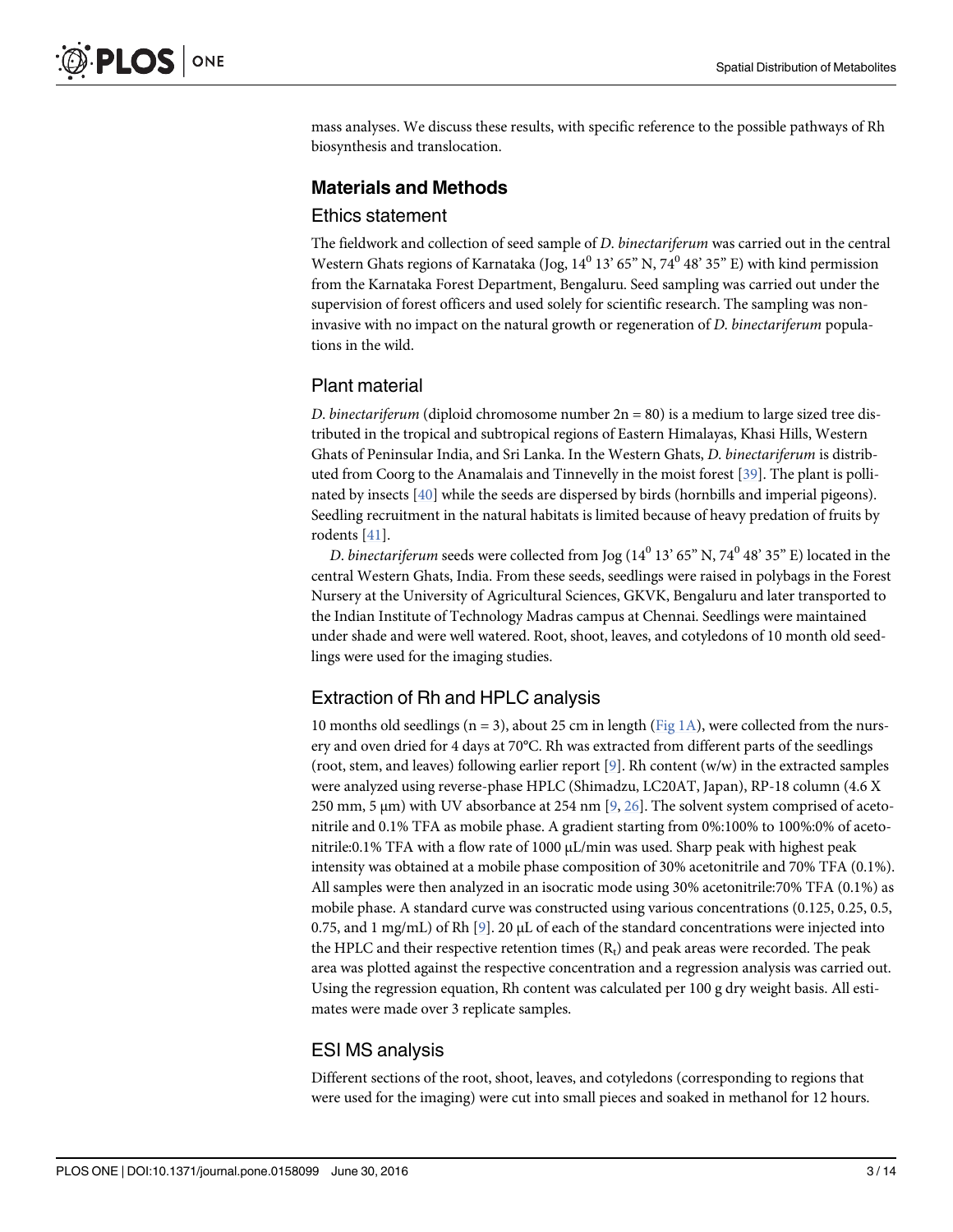

Fig 1. (a) 10 month old seedling of D. binectariferum, (b) Cross section of the root, (c) Scanning electron microscope (SEM) image of cross section of the root, (d) Magnified SEM image of the root showing the xylem and phloem, and (e) Leaf and its TLC imprint.

The solution was filtered and centrifuged at 10000 rpm for 10 minutes. The supernatant was analyzed by ESI MS/MS using Thermo Scientific LTQ XL (Thermo Scientific, San Jose, CA, USA) mass spectrometer and exact mass was analyzed using Thermo Scientific Orbitrap Elite (Thermo Scientific, San Jose, CA, USA) mass spectrometer. The data was acquired in positive ion mode with a spray voltage of 5 kV. Collision induced dissociation (CID) was used for fragmentation of the ions during MS/MS measurements. The identities of the ions were established based on both the fragmentation patterns and exact masses of the ions obtained and using METLIN metabolite database  $[42]$ . The mass tolerance of  $\pm 3$  ppm was used in the METLIN database search. The MS/MS data was used to infer the compound identity by comparing the fragment ion m/z with published literature and database. All the spectra are represented in the profile mode.

#### Desorption electrospray ionization mass spectrometry imaging (DESI MSI)

Using a surgical blade, seedlings (10 months old) were neatly cut to separate the root, stem, and meristem. Longitudinal and cross sections of different plant parts were made according to the experimental needs. Cross sections (about 2 mm thick) were made at every 1 cm interval from the root tip to the shoot tip while longitudinal sections were made approximately at the median axis of the root and stem. Cross section of the root (Fig 1B) was observed under FEI Quanta 200 environmental scanning electron microscope (ESEM). The images clearly showed the parts corresponding to the epidermis, endodermis, cortex, xylem, and phloem tissues (Fig 1C and 1D).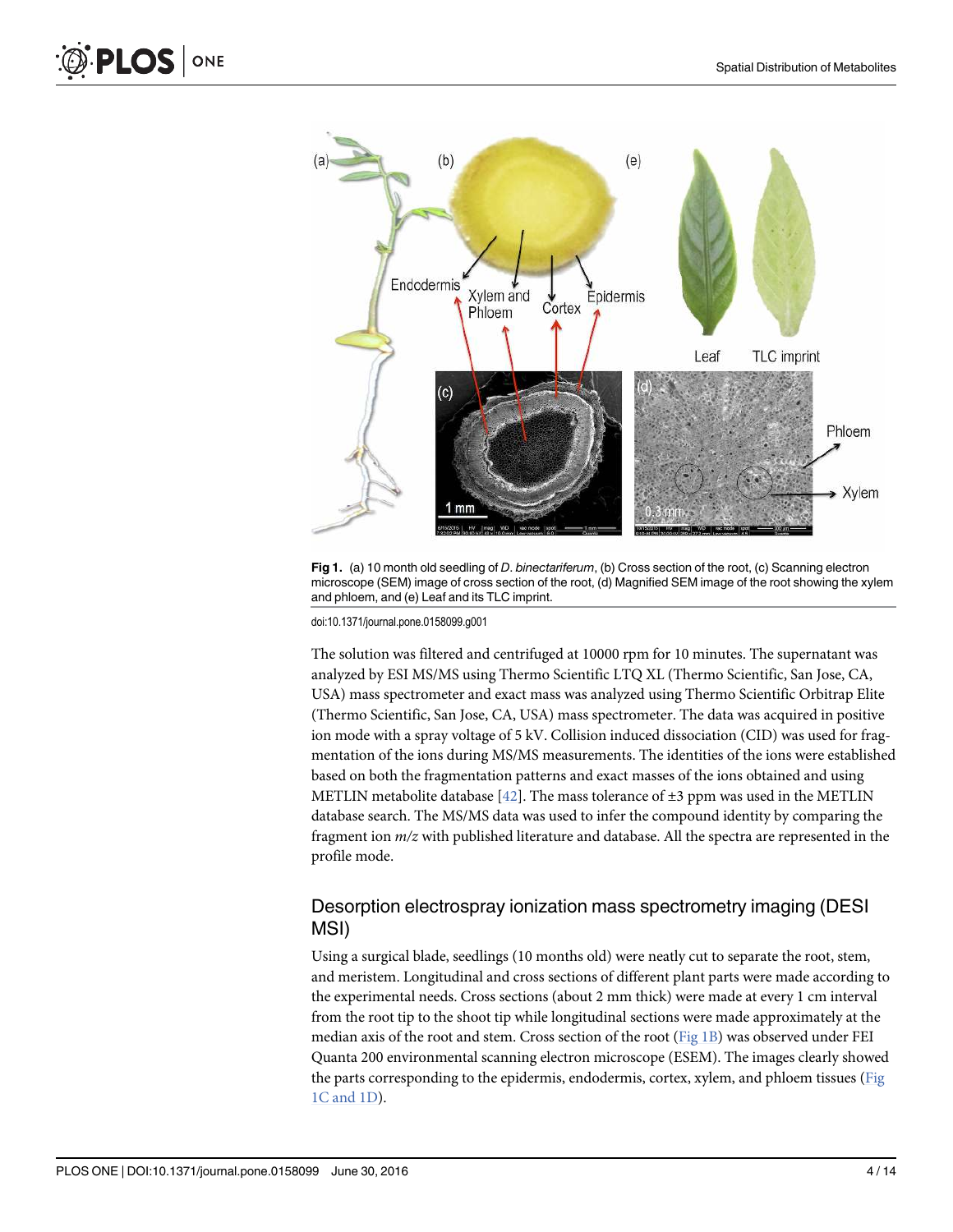To get an imprint of the molecules present on the cut-end of the section on a flat surface, a TLC plate (TLC Silica gel 60  $F_{254}$ , Merck KGaA, Germany) was pre-wetted with methanol and kept on a heating mantle ( $\sim$ 70°C). The cut sections (both cross and longitudinal sections) were placed on the hot TLC plate and hand pressed for 10 seconds to get an imprint [26, 43]. Leaves of 10 months old seedlings were imprinted on a TLC plate (Fig 1E) with 2 ton pressure for 15 to 30 seconds using a hydraulic pelletizer [32].

Imaging experiments were conducted using Thermo Scientific LTQ XL (Thermo Scientific, San Jose, CA, USA) mass spectrometer with 2D DESI ion source (Omni Spray Ion Source) from Prosolia, Inc., Indianapolis, IN, USA. The DESI source conditions were as follows; nebulizing gas (dry nitrogen) pressure: 150 psi, spray angle: 60° to the sample surface, tip of spray to sample surface distance: 1 mm, tip of spray to mass spectrometer inlet distance: 3 mm, spray solvent: methanol, solvent flow rate: 5 μL/min, spray voltage: 5 kV, and ionization mode: positive (+ve). The image area was chosen according to the sample dimensions and the spatial resolution used was 250 μm X 250 μm. Imaging 1 cm X 1 cm area of tissue sample took approximately 30 min. Imaging time varied with the area of the tissue samples. For a seedling of 25 cm in length, it took about 12 hours to completely image the whole seedling. Image files (IMG File) were created using FireFly software from the acquired data and BioMAP software were used to process the image files to create images. Normaliztion of the images were done for the individual ions in a particular Figure. While processing the image files in BioMAP, separate images could be generated with a difference of 0.083 in  $m/z$ . The  $m/z$  values obtained from Bio-MAP image had been approximated to one decimal place. For example, in case of Rh  $(m/z)$ 306.2, obtained from DESI MS data), we generated image in BioMAP at m/z 306.167 instead of  $m/z$  306.250, as the latter deviated more from the experimental value. In this process, we might encounter a situation where, for a particular ion, images may actually represent several species, as biological samples are complex mixtures. However, Orbitrap data excluded the possibility of existence of other ions in close proximity to the ions of interest, although a single  $m/z$  value might represent different isomers.

#### Results and Discussion

#### Metabolite identification via ESI MS/MS and exact mass measurement

ESI MS analysis of the seedlings showed molecular signatures in the range of  $m/z$  140–1000 (S1 Table). These masses included those of Rh, its related compounds and several unknowns. For the purpose of this paper, we restrict our further analysis to only the chromone alkaloids and their possible precursors. The ions were subjected to fragmentation using CID during ESI MS/ MS analysis (Fig  $2$  and  $S1$  Table). Considering the fragmentation patterns and the exact masses of the ions, probable chemical formulae and structures of the chromone alkaloids and their precursors were arrived at using the METLIN metabolite database (Fig 2) [42]. A list of  $m/z$ values of the parent and fragment ions, their probable chemical formulae, and structures are given in S1 Table.

Rh and related chromone alkaloids. The parent molecule Rh  $(m/z 306.2)$  fragmented into daughter ions at m/z 288.0, 245.0, and 222.0 (Fig 2B) similar to the daughter ions obtained from a standard (Fig 2A). The peak at  $m/z$  288.0 is due to the neutral loss of H<sub>2</sub>O from the piperidine ring and  $m/z$  245.0 is due to further fragmentation of the ring. The peak at  $m/z$ 222.0 is due to the fragmentation of the chromone ring  $[14, 44]$ .

Rh-N-oxide ( $m/z$  322.2) was recovered from leaves. Fragmentation of this molecule yielded three ions at  $m/z$  304.3, 276.2, and 238.0. The peak at  $m/z$  304.3 is due to the neutral loss of  $H<sub>2</sub>O$  from the piperidine ring and  $m/z$  276.2 is due to further fragmentation of the piperidine ring. The peak at  $m/z$  238.0 is due to the fragmentation of the chromone ring (Fig 2C) [14].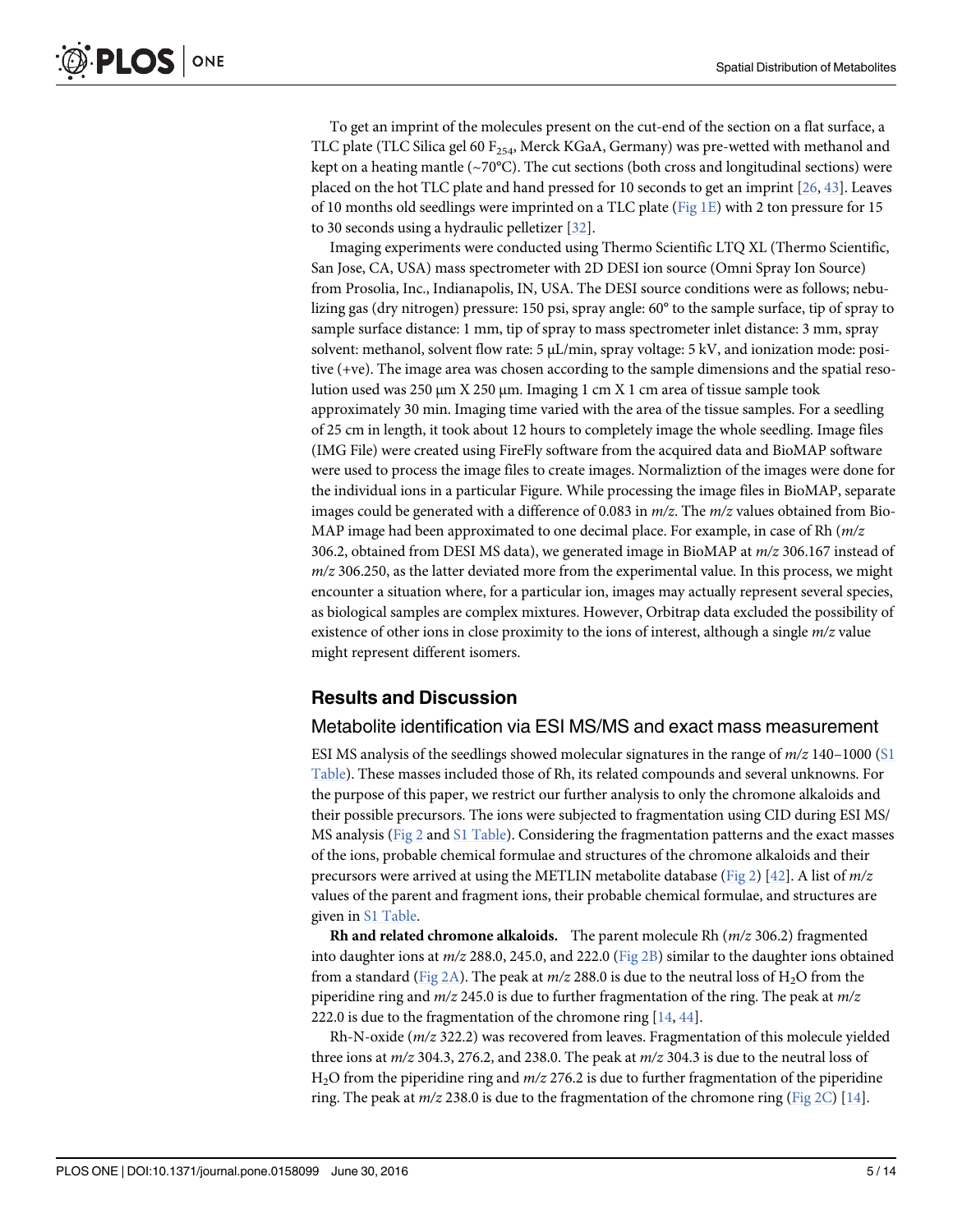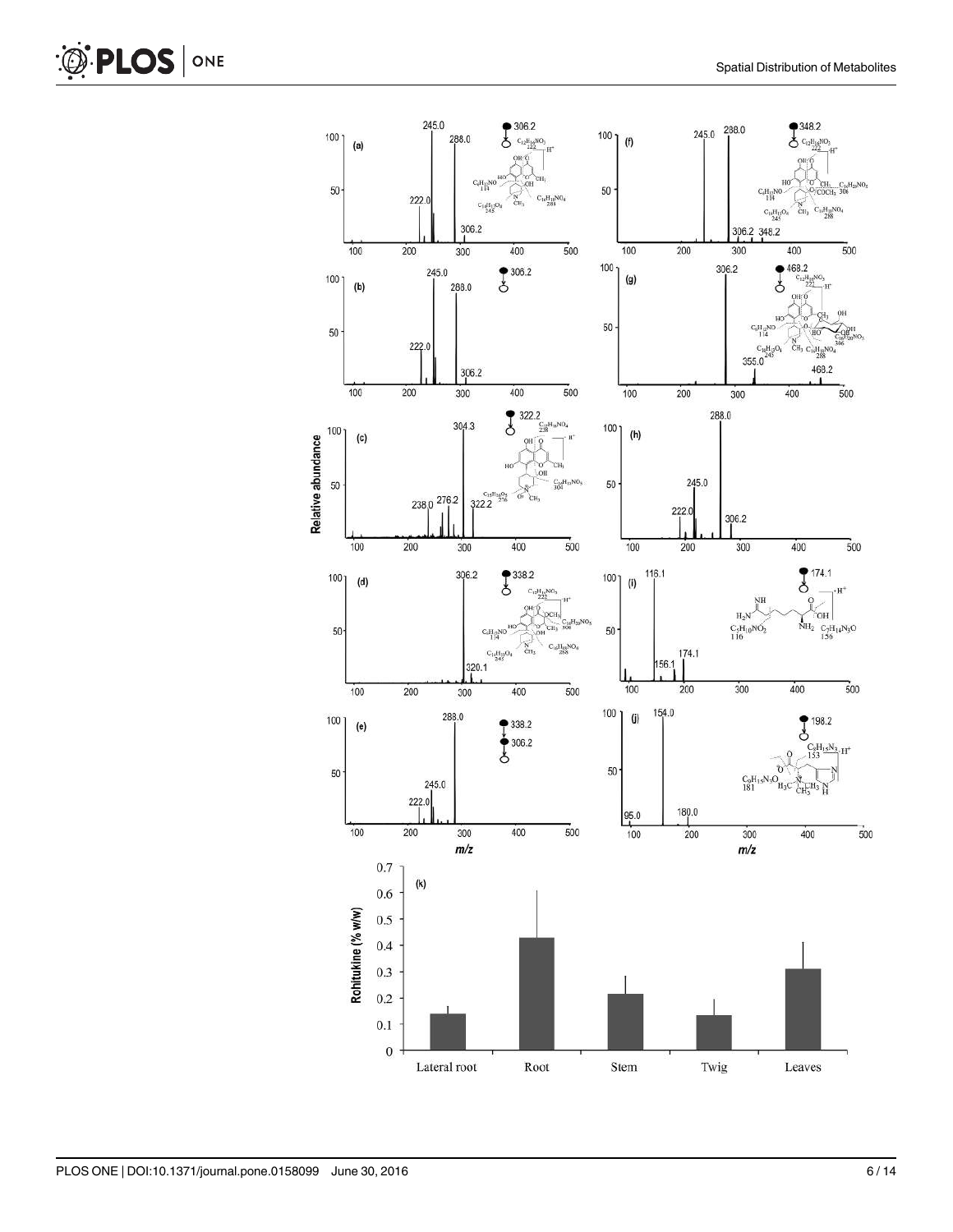Fig 2. ESI MS/MS fragmentation patterns of (a) standard Rh, (b) plant Rh, (c) Rh-N-oxide, (d, e) methoxylated Rh, (f) Rh acetate, (g, h) glycosylated Rh, (i) indospicine, and (j) hercynine. Insets in images show the schemes of mass fragmentation of the respective metabolites. (k) Rohitukine content (% w/w) in different parts of 10 month old seedlings of D. binectariferum.

#### doi:10.1371/journal.pone.0158099.g002

Beside these, we also obtained an ion at  $m/z$  338.2 from leaves, which is most likely, a methoxylated analouge of Rh. The MS/MS fragmentation of  $m/z$  338.2 yielded  $m/z$  306.2 which could be accounted for by the neutral loss of methanol (CH<sub>3</sub>OH) (Fig 2D and 2E). The ion at  $m/z$  306.2 upon further fragmentation yielded three major ions at  $m/z$  288.0, 245.0, and 222.0 similar to that of Rh. The peak at  $m/z$  288.0 is due to the neutral loss of  $H_2O$  from the piperidine ring and  $m/z$  245.0 is due to further fragmentation of the ring (Fig 2E). Two other chromone alkaloids, namely, Rh acetate ( $m/z$  348.2) (Fig 2F), and glycosylated Rh ( $m/z$  468.2) were also recovered from the seedlings (Fig 2G and 2H).

Two other ions, m/z 328.2 and 610.9, were predicted to be sodiated Rh and protonated dimer of Rh, respectively. Their exact masses,  $m/z$  328.1155 and 611.2598, indicated probable chemical formulae of  $C_{16}H_{19}NO_5N$ a and  $C_{32}H_{39}N_2O_{10}$ , respectively (S1 Table) [26]. A summary of the fragmentations obtained is presented in S1 Table.

Probable precursors of chromone alkaloids. Besides Rh and its analogues, a few small molecules with  $m/z$  174.1 and 198.2 were observed in the seedlings of *D. binectariferum*. Fragmentation patterns of these ions are shown in Fig  $2I$  and  $2J$ . Exact  $m/z$  of these compounds measured by Orbitrap at 174.1236 and 198.1235 indicated that they could be indospicine  $(C_7H_{15}N_3O_2)$  and hercynine ( $C_9H_{15}N_3O_2$ ), respectively (S1 Table). Interestingly, both of these molecules are reported in KEGG metabolic pathway database to serve as precursors (acyl group in the cyclization) in the biosynthesis of piperidine and pyridine alkaloids and also in the biosynthesis of various fatty acids. It is likely that these molecules may also be involved in the biosynthesis of chromone alkaloids in seedlings of D. binectariferum.

#### Rh quantification via HPLC

Among the chromone alkaloids, Rh was predominant in all tissues examined. Rh content was highest in the main roots  $(0.43\pm0.02\%)$ , followed by leaves  $(0.31\pm0.01\%)$ , stem  $(0.21\pm0.06\%)$ , and was least in lateral roots (0.14±0.03%) and twigs (0.14±0.05%) ( $\underline{Fig\ 2K}$ ).

#### Spatial distribution of metabolites in the seedlings of D. binectariferum

Based on the identities of the various ions assigned in the previous section, the spatial distribution patterns of the different ions in the seedlings (S1 Table) were analyzed using DESI MSI.

In cotyledons. DESI MS analysis of the cross and longitudinal sections of the cotyledon showed a few prominent metabolites (indospicine, Rh, sodiated Rh, Rh acetate, glycosylated Rh, and Rh dimer). All these, except indospicine are related to Rh. Though Rh ( $m/z$  306.2) was uniformly distributed, the intensity was higher in the outer part of the cotyledon. This was also reflected in the distribution of acetylated Rh ( $m/z$  348.2). The peak at  $m/z$  915.4, possibly a trimer of Rh, reported in the seeds of *D. binectariferum* [26], was not recovered from the cotyledon  $(Fig 3)$ .

In root and shoot. Electron microscopic observation of cross section of the root clearly showed different parts corresponding to the epidermis, endodermis, cortex, xylem, and phloem tissues (Fig 1C and 1D). These observations helped in better visualization and description of the localization of metabolites in the tissue parts. DESI MS images of both the cross and longitudinal sections of the seedlings showed distinct stratification of the various ions in different parts of the seedlings. By far, the intensities of many of the ions were highest in the roots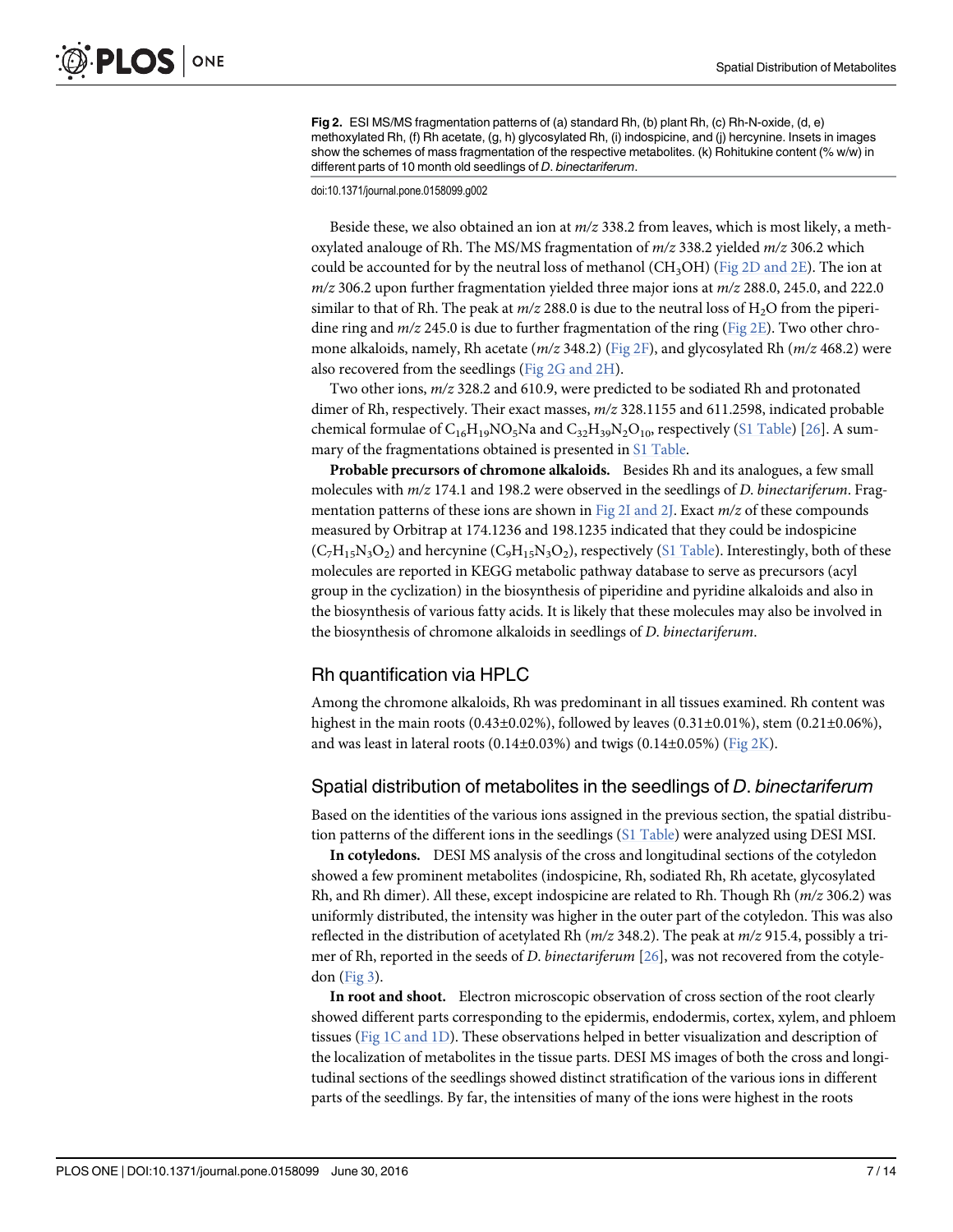



#### Indospicine Sodiated Rh Glycosylated Rh Rh Rh acetate Rh dimer

Fig 3. DESI MS images of (a) longitudinal and (b) cross section of cotyledons of D. binectariferum. Scale bars correspond to 5 mm and apply to all the images of a row. Intensity normalization of the images was done separately for all the individual metabolites.

doi:10.1371/journal.pone.0158099.g003

upwards to the collar region, representing the transition from the root to the shoot (Fig 4). Indospicine, hercynine, Rh, sodiated Rh, Rh dimer, and Rh trimer were present in all parts of the root and shoot while Rh acetate and glycosylated Rh were mostly present in the root and early development of shoot ( $Fig 4$ ). Representative DESI MS spectra from a TLC imprint of cross sectioned root of *D. binectariferum* seedling are shown in  $S1$  Fig.

Both longitudinal and cross section analyses indicated distinct tissue specific distribution of molecular ions. For example, indospicine, Rh, sodiated Rh, Rh dimer, and Rh trimer were found in cortex and endodermis, Rh acetate and glycosylated Rh in xylem and phloem regions, hercynine in endodermis, xylem, and phloem regions (Fig 4).

In leaves. Except Rh acetate, all other ions found in the root and stem were also present in the leaves (Fig 5). Many of the molecules detected in the leaves may be synthesized or accumulated in the leaves in response to various abiotic and biotic stresses. There was a distinct spatial pattern of the ions. For example, indospicine, Rh dimer, and Rh trimer were present in the midrib and veins, hercynine in leaf margin, Rh-N-oxide and glycosylated Rh in the leaf blade (Fig 5).

Our study showed that Rh, one of the prominent chromone alkaloids in D. binectariferum seedlings, was predominantly distributed in the roots and leaves compared to the stem and twigs. Within the root itself, the distribution was restricted to the main roots and less in the secondary roots ( $Fig 6$ ). In stems, Rh intensity was high in the collar region separating the root from the shoot (Fig 4). Finally, among the leaves, younger apical leaves were more densely packed with Rh than the older distal leaves ( $Fig 6$ ).

In a recent study, we examined the spatial and temporal distribution of Rh and related compounds in the seeds of D. binectariferum during different seed developmental stages [26]. We showed that Rh was predominantly localized to the cotyledonary tissues with very little in the seed coat. Presumably such high levels of Rh in the cotyledonary tissues might act as a reservoir for translocation to the growing axis of the plant during seed germination.

While there is no unequivocal evidence, it appears that Rh could be synthesized both in the roots as well as in the growing shoot apices of the plant. Within the root or stem, Rh was clearly restricted to the cortex region in and around the phloem tissues indicating that it could be actively translocated through the phloem tissues from their sites of production in the plant (Fig 6). Additional support that there could be active transport of the metabolite comes from our finding of glycosylated Rh in different parts of the seedlings. Glycosylation of secondary metabolites has been reported in many instances  $[45-47]$ . Glycosylation leads to both stabilization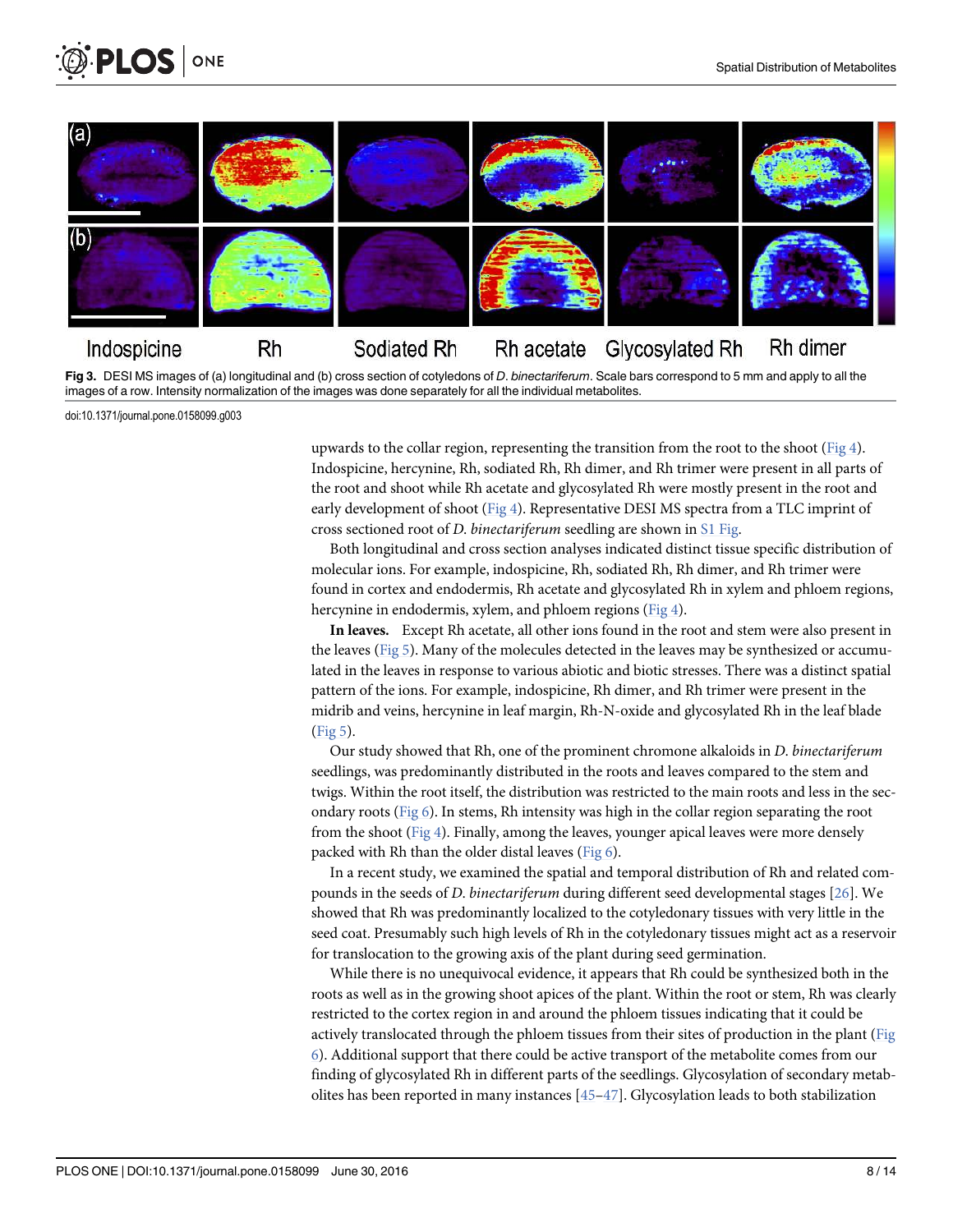



Fig 4. DESI MS images showing the distribution of Rh and other related compounds in different cross sections of root and shoot of a 10 months old seedling of D. binectariferum. Scale bars correspond to 2 mm and apply to all the images of a row. Intensity normalization of the images was done separately for all the individual metabolites.

and translocation of secondary metabolites through secondary transporters such as the ABC transporters. Furthermore, the glycosylation could also help in the storage of potentially toxic compound Rh until it is required upon to serve as a deterrent to pests [48, 49]. Though the functional significance of Rh in plants is not known, it has been shown to possess a variety of interesting pharmacological properties such as its ability to inhibit cyclin-dependent kinases CDKs  $[11]$ . It is likely that, this activity of Rh could serve as a defense for the plant against herbivore and hence explains the higher accumulation of Rh in the younger growing shoot apices.

The biosynthesis of Rh is not yet elucidated. However, based on the constituent chemical moieties of the compound, it is suggested that it may comprise of the shikimic acid pathway to produce the flavonoids or the pentaketide pathway to produce chromone with a nitrogenous group derived from L-ornithine or other amino acids ( $Fig 7$ ) [16, 20]. The biosynthesis of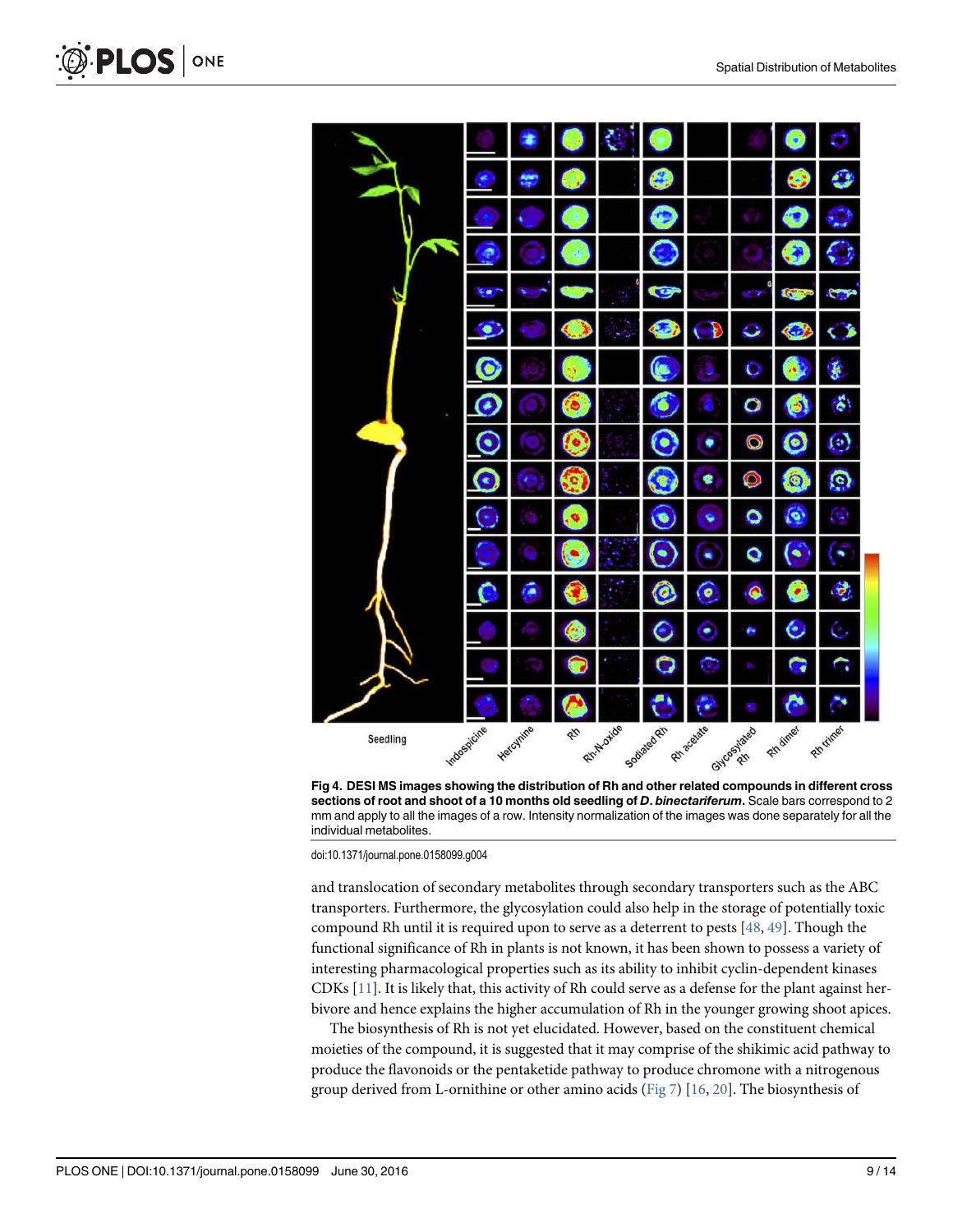

Fig 5. DESI MS images showing the distribution of Rh and other related compounds in the imprinted leaf of a 10 months old seedling of D. binectariferum. Scale bar corresponds to 5 mm applies to all the images.

chromone alkaloid is hypothesized to follow either of the two major steps; a) involving noreugenin or b) involving a flavone compound  $(Fig 7)$  [3]. ESI MS and DESI MS data revealed that, besides Rh, a few other related chromone alkaloids, such as Rh-N-oxide, Rh acetate, glycosylated Rh, etc. were present in different parts of the plant. The detection of these chromone compounds strongly suggests the possibility of the involvement of the noreugenin pathway in the production of Rh in D. binectariferum.



Fig 6. Reconstruction of spatial distribution of Rh obtained from DESI MS imaging of different parts of a 10 months old seedling of D. binectariferum.

doi:10.1371/journal.pone.0158099.g006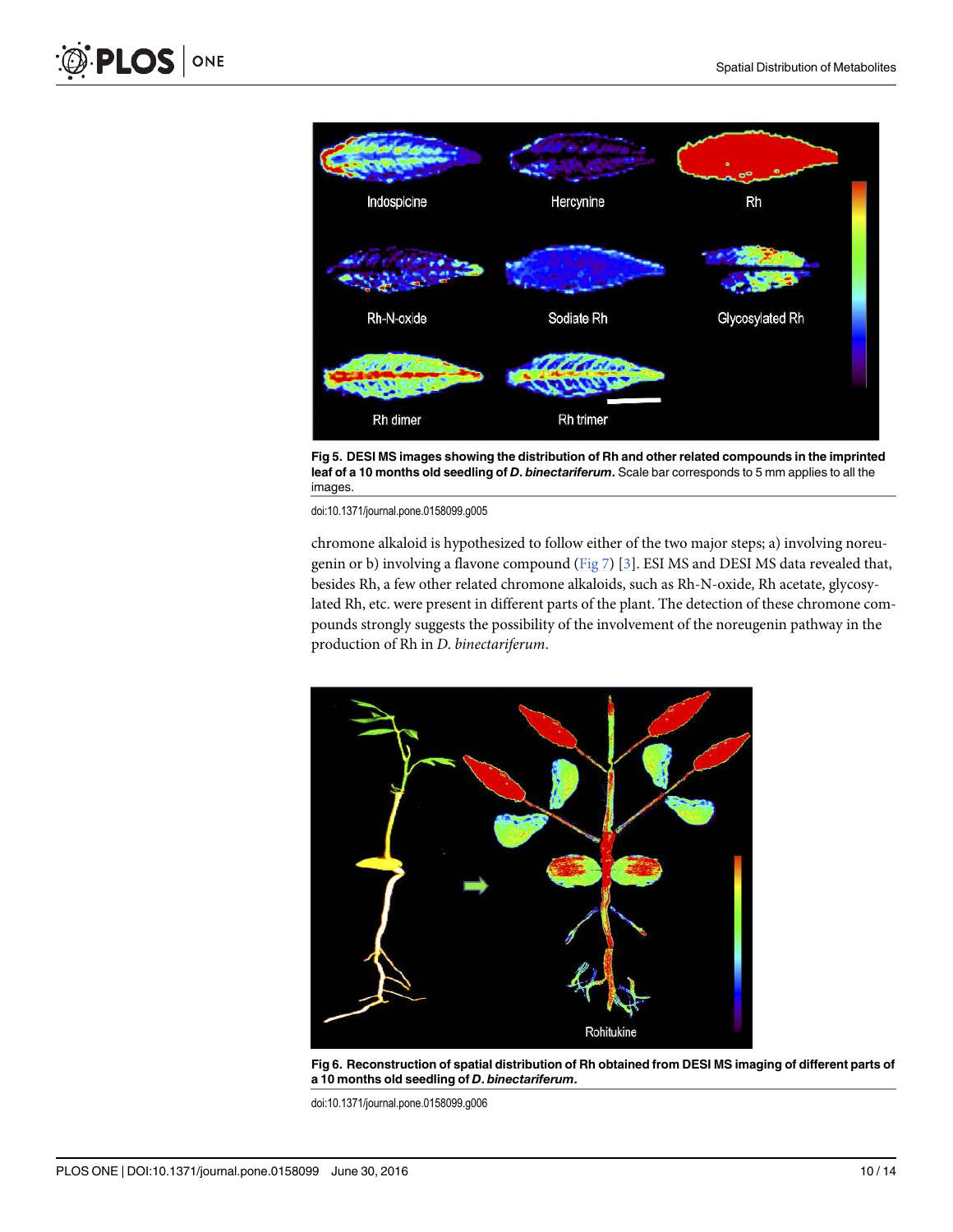

In the recent past, a number of studies have used several imaging techniques including MALDI MS and DESI MS to unravel the spatial patterns in the distribution of plant secondary metabolites [28–33]. Understanding the spatial patterns could also lead to deciphering the underlying gene expression related to the pathway genes [34, 36]. In our study, younger leaves found to have higher levels of Rh compared to older leaves (Fig 7). It would be interesting to study the comparative transcriptomic profile of young and old leaves and unravel critical genes that are either expressed (in young leaves) or repressed (in older leaves).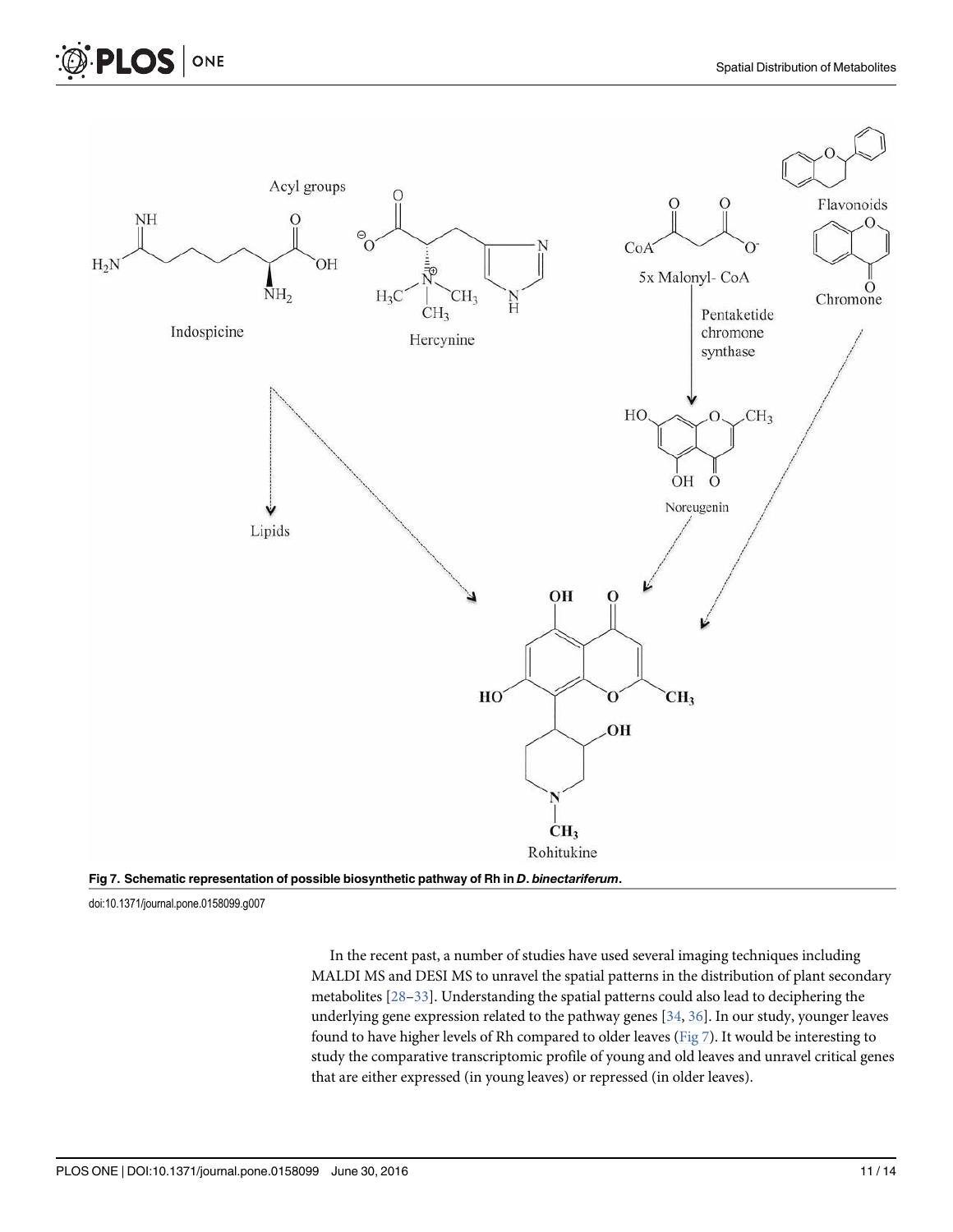#### **Conclusions**

In conclusion, our results provide a spatially explicit distribution of metabolites in the seedlings of a tropical tree, D. binectariferum, with specific reference to a not-so-common group of metabolites, the chromone alkaloids. The mass spectrometric images provide a direct visualization of the localization of metabolites in the various parts of the seedlings. Considering a resolution of 250 μm, the images provide a sufficiently higher resolution display of the metabolites at a whole seedling level. Combination of these display data with transcriptomic data would provide a powerful way to unravel the genetic basis of the differences in the metabolite profiles. Currently work is underway in our laboratory to address this issue.

#### Supporting Information

S1 Fig. Representative DESI MS spectra and images of metabolites from the TLC imprint of cross sectioned root of D. binectariferum seedling. Scale bar corresponds to 2 mm applies to all the images.

(TIFF)

S1 Table. Table showing list of  $m/z$  values of the ions, fragment ions, their probable chemical formulae, structures, and METLIN database ID. (PDF)

#### Author Contributions

Conceived and designed the experiments: PMK RUS TP. Performed the experiments: PMK AS SA. Analyzed the data: PMK AS. Contributed reagents/materials/analysis tools: PMK GR RUS TP. Wrote the paper: PMK AS GR RUS TP.

#### References

- 1. Houghton PJ, Hairong Y. Further chromane alkaloids from Schumanniophyton magnificum. Planta Medica. 1987; 52:262–4.
- 2. Houghton PJ. Chromatography of the chromone and flavonoid alkaloids. Journal of Chromatography A. 2002; 967(75–84).
- 3. Khadem S, Marles RJ. Chromone and Flavonoid Alkaloids: Occurrence and Bioactivity. Molecules. 2012; 17:191–206.
- 4. Harmon AD, Weiss U, Silverton JV. The structure of rohitukine, the main alkaloid of Amoora rohituka (Syn. Aphanamixis polystachya) (meliaceae). Tetrahedron Letters. 1979; 20(8):721–4. doi: http://dx. doi.org/10.1016/S0040-4039(01)93556-7.
- 5. Naik RG, Kattige SL, Bhat SV, Alreja B, de Souza NJ, Rupp RH. An antiinflammatory cum immunomodulatory piperidinylbenzopyranone from Dysoxylum binectariferum: isolation, structure and total synthesis. Tetrahedron. 1988; 44(7):2081–6. doi: http://dx.doi.org/10.1016/S0040-4020(01)90352-7.
- 6. Yang D-H, Cai S-Q, Zhao Y-Y, Liang H. A new alkaloid from Dysoxylum binectariferum. Journal of Asian Natural Products Research. 2004; 6(3):233–6. doi: 10.1080/10286020310001608930 PMID: 15224423
- 7. Ismail IS, Nagakura Y, Hirasawa Y, Hosoya T, Lazim MIM, Lajis NH, et al. Chrotacumines A-D, Chromone Alkaloids from Dysoxylum acutangulum. Journal of Natural Products. 2009; 72(10):1879–83. doi: 10.1021/np9003849 PMID: 19757855
- 8. Jain SK, Bharate SB, Vishwakarma RA. Cyclin-dependent kinase inhibitionby flavoalkaloids. Mini-Reviews in Medicinal Chemistry. 2012; 12:632–49. PMID: 22512551
- 9. Mohanakumara P, Sreejayan N, Priti V, Ramesha BT, Ravikanth G, Ganeshaiah KN, et al. Dysoxylum binectariferum Hook.f (Meliaceae), a rich source of rohitukine. Fitoterapia. 2010; 81(2):145-8. http://dx. doi.org/10.1016/j.fitote.2009.08.010. doi: 10.1016/j.fitote.2009.08.010 PMID: 19686817
- 10. Mahajan V, Sharma N, Kumar S, Bhardwaj V, Ali A, Khajuria RK, et al. Production of rohitukine in leaves and seeds of Dysoxylum binectariferum: an alternate renewable resource. PharmBiol. 2015; 53 (3):446–50.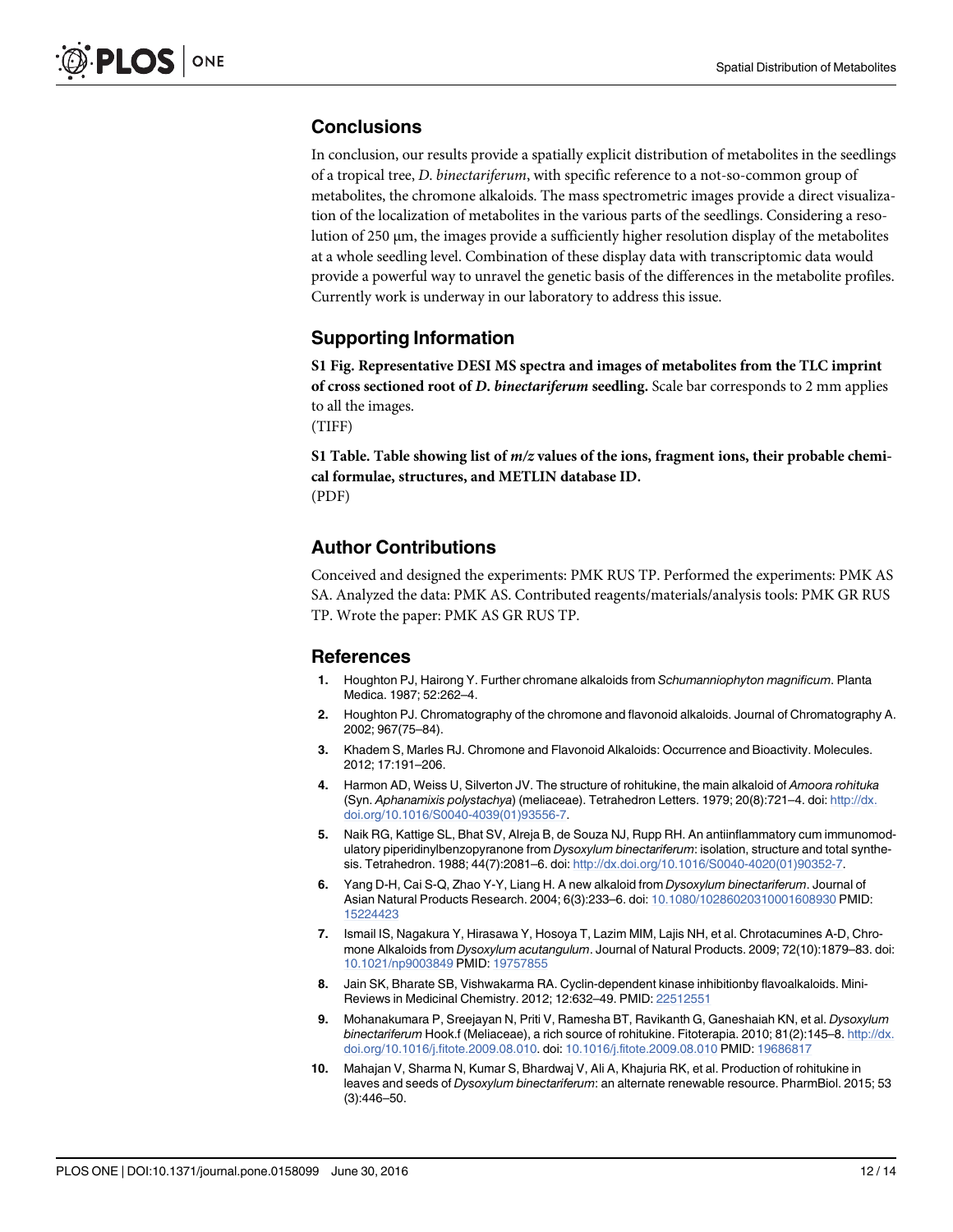- 11. Jain SK, Meena S, Qazi AK, Hussain A, Bhola SK, Kshirsagar R, et al. Isolation and biological evaluation of chromone alkaloid dysoline, a new regioisomer of rohitukine from Dysoxylum binectariferum. Tetrahedron Letters. 2013; 54(52):7140–3. doi: http://dx.doi.org/10.1016/j.tetlet.2013.10.096.
- 12. Mohana Kumara P. Assessing the genetic diversity of Dysoxylum binectariferum and prospecting for anticancer metabolite rohitukine from its phylogenetically related species in the Western Ghats, India. Bangalore: University of Agricultural Sciecnes 2012.
- 13. Mohana Kumara P, Zuehlke S, Priti V, Ramesha BT, Shweta S, Ravikanth G, et al. Fusarium proliferatum, an endophytic fungus from Dysoxylum binectariferum Hook.f, produces rohitukine, a chromane alkaloid possessing anti-cancer activity. Antonie van Leeuwenhoek. 2012; 101(2):323–9. doi: 10.1007/ s10482-011-9638-2 PMID: 21898150
- 14. Mohana Kumara P, Soujanya KN, Ravikanth G, Vasudeva R, Ganeshaiah KN, Shaanker RU. Rohitukine, a chromone alkaloid and a precursor of flavopiridol, is produced by endophytic fungi isolated from Dysoxylum binectariferum Hook.f and Amoora rohituka (Roxb).Wight & Arn. Phytomedicine. 2014;: 21 (4):541–6. doi: http://dx.doi.org/10.1016/j.phymed.2013.09.019.
- 15. Manske RH, Brossi. The Alkaloids: Chemistry pharmacology. 31: Academic Press Inc; San Diego, California.; 1987. p. 123–55.
- 16. Abe I, Utsumi Y, Oguro S, Morita H, Sano Y, Noguchi H. A Plant Type III Polyketide Synthase that Produces Pentaketide Chromone. Journal of the American Chemical Society. 2005; 127(5):1362–3. doi: 10.1021/ja0431206 PMID: 15686354
- 17. Morita H, Kondo S, Kato R, Wanibuchi K, Noguchi H, Sugio S, et al. Crystallization and preliminary crystallographic analysis of an octaketide-producing plant type III polyketide synthase. Acta Crystallographica Section F. 2007; 63(11):947–9. doi: 10.1107/S1744309107047069
- 18. Morita H, Kondo S, Oguro S, Noguchi H, Sugio S, Abe I, et al. Structural Insight into Chain-Length Control and Product Specificity of Pentaketide Chromone Synthase from Aloe arborescens. Chemistry & Biology. 2007; 14(4):359–69. doi: http://dx.doi.org/10.1016/j.chembiol.2007.02.003.
- 19. Morita H, Yamashita M, Shi S-P, Wakimoto T, Kondo S, Kato R, et al. Synthesis of unnatural alkaloid scaffolds by exploiting plant polyketide synthase. Proceedings of the National Academy of Sciences. 2011; 108(33):13504–9. doi: 10.1073/pnas.1107782108
- 20. Herbert RB. The biosynthesis of plant alkaloids and nitrogenous microbial metabolites. Natural Product Reports. 1995; 12(5):445–64. doi: 10.1039/np9951200445
- 21. Varshney S, Shankar K, Beg M, Balaramnavar VM, Mishra SK, Jagdale P, et al. Rohitukine inhibits in vitro adipogenesis arresting mitotic clonal expansion and improves dyslipidemia in vivo. Journal of Lipid Research. 2014; 55(6):1019–32. doi: 10.1194/jlr.M039925 PMID: 24646949
- 22. Sedlacek H, Czech J, Naik R, Kaur G, Worland P, Losiewicz M, et al. Flavopiridol (L86 8275; NSC 649890), a new kinase inhibitor for tumor therapy. International Journal of Oncology. 1996; 9(6):1143– 63. PMID: 21541623
- 23. Stadler WM, Vogelzang NJ, Amato R, Sosman J, Taber D, Liebowitz D, et al. Flavopiridol, A Novel Cyclin-Dependent Kinase Inhibitor, in Metastatic Renal Cancer: A University of Chicago Phase II Consortium Study. Journal of Clinical Oncology. 2000; 18(2):371. PMID: 10637252
- 24. Biglione S, Byers S, Price J, Nguyen VT, Bensaude O, Price D, et al. Inhibition of HIV-1 replication by P-TEFb inhibitors DRB, seliciclib and flavopiridol correlates with release of free P-TEFb from the large, inactive form of the complex. Retrovirology. 2007; 4(1):47. doi: 10.1186/1742-4690-4-47
- 25. Perkins KJ, Lusic M, Mitar I, Giacca M, Proudfoot NJ. Transcription-dependent gene looping of the HIV-1 provirus is dictated by recognition ofpre-mRNA processing signals. Molecular Cell. 2008; 29:56. doi: 10.1016/j.molcel.2007.11.030 PMID: 18206969
- 26. Mohana Kumara P, Srimany A, Ravikanth G, Uma Shaanker R, Pradeep T. Ambient ionization mass spectrometry imaging of rohitukine, a chromone anti-cancer alkaloid, during seed development in Dysoxylum binectariferum Hook.f (Meliaceae). Phytochemistry. 2015; 116(0):104–10. doi: http://dx.doi.org/ 10.1016/j.phytochem.2015.02.031.
- 27. Takáts Z, Wiseman JM, Gologan B, Cooks RG. Mass Spectrometry Sampling Under Ambient Conditions with Desorption Electrospray Ionization. Science. 2004; 306(5695):471-3. doi: 10.1126/science. 1104404 PMID: 15486296
- 28. Bjarnholt N, Li B, D'Alvise J, Janfelt C. Mass spectrometry imaging of plant metabolites—principles and possibilities. Natural Product Reports. 2014; 31(6):818–37. doi: 10.1039/c3np70100j PMID: 24452137
- 29. Lee YJ, Perdian DC, Song Z, Yeung ES, Nikolau BJ. Use of mass spectrometry for imaging metabolites in plants. The Plant Journal. 2012; 70(1):81-95. doi: 10.1111/j.1365-313X.2012.04899.x PMID: 22449044
- 30. Ifa DR, Srimany A, Eberlin LS, Naik HR, Bhat V, Cooks RG, et al. Tissue imprint imaging by desorption electrospray ionization mass spectrometry. Analytical Methods. 2011; 3(8):1910–2. doi: 10.1039/ c1ay05295k